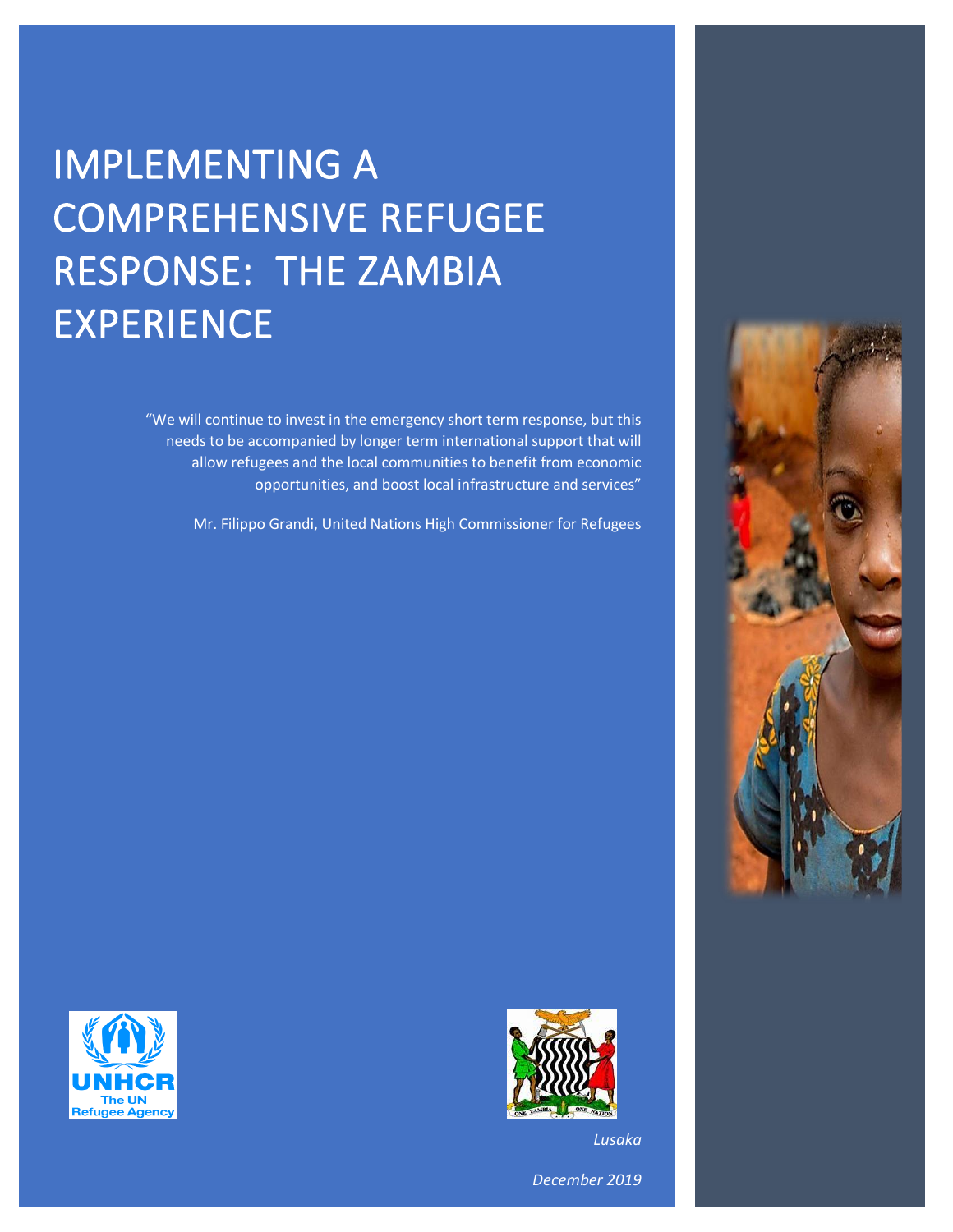#### LIST OF ACRONYMS

| Central Emergency Response Fund                           |  |  |  |  |
|-----------------------------------------------------------|--|--|--|--|
| <b>Commission for Refugees</b>                            |  |  |  |  |
| Comprehensive Refugee Response Framework                  |  |  |  |  |
| Department of Resettlement                                |  |  |  |  |
| Department of International Development                   |  |  |  |  |
| Democratic Republic of Congo                              |  |  |  |  |
| European Civil Protection and Humanitarian Aid Operations |  |  |  |  |
| <b>Global Compact on Refugees</b>                         |  |  |  |  |
| Global Refugee Forum                                      |  |  |  |  |
| <b>International Non-Governmental Organizations</b>       |  |  |  |  |
| <b>Integrated Resettlement Program</b>                    |  |  |  |  |
| Japan International Cooperation Agency                    |  |  |  |  |
| <b>Local Integration Resettlement Schemes</b>             |  |  |  |  |
| <b>National CRRF Steering Committee</b>                   |  |  |  |  |
| <b>Permanent Secretary</b>                                |  |  |  |  |
| <b>United Nations</b>                                     |  |  |  |  |
| United Nations High Commissioner for Refugees             |  |  |  |  |
| <b>United Nations Resident Coordinator</b>                |  |  |  |  |
| World Food Programme                                      |  |  |  |  |
| Zambia Initiative Development Program                     |  |  |  |  |
| 7 <sup>Th</sup> National Development Plan                 |  |  |  |  |
|                                                           |  |  |  |  |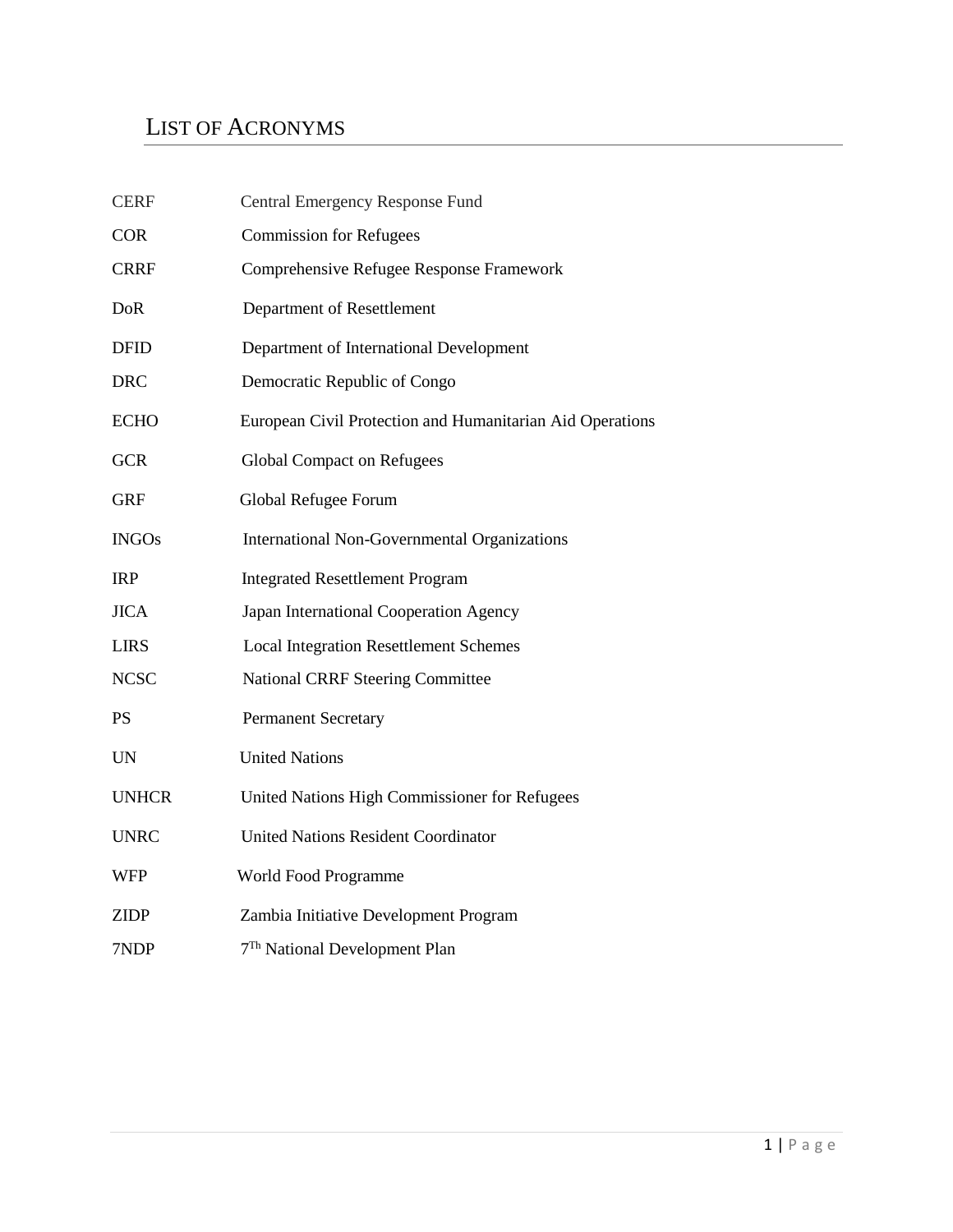#### 1 INTRODUCTION

With a population of over 16.5 million, Zambia is a landlocked country that lies in the heart of Central Southern Africa. The country shares its borders with seven countries<sup>1</sup>. Zambia has enjoyed peace and stability since gaining independence on 24 October 1964. The first President, Dr Kenneth Kaunda, chose UN Day for the country's Independence Day, as a symbol of Zambia's commitment to the principles of the UN Charter, in particular "to practice tolerance and live together in peace and security". Zambia is divided into 10 administrative provinces with 106 districts.

Zambia has a long history of hosting refugees and asylum seekers dating back to the 1940s when the country gave refuge to asylum seekers from Poland displaced as a result of World War II<sup>2</sup>. Since then, the country has hosted refugees from Angola, Burundi, Central African Republic, the Democratic Republic of Congo (DRC), Eritrea, Mozambique, Namibia, Rwanda, Somalia, South Africa, Zimbabwe, among others.

Being one of the most stable countries in the region, Zambia has played a significant role in providing a safe haven to displaced persons from Rwanda, Angola and the DRC. Between 1999 and 2002 Zambia hosted up to 250,000 refugees, mainly from Rwanda and Angola. At the height of the refugee influx, the country had five major refugee camps and settlements in Nangweshi, Ukwimi, Kala, Mwange, Mayukwayukwa and Meheba. All of the camps were closed save for Meheba and Mayukwayukwa. In August 2017, Zambia received a new influx of refugees fleeing conflict in the DRC, which led to the establishment of a new settlement at Mantapala. Notwithstanding the encampment policy, some self-settled refugees live in more urban areas, particularly in the capital city, Lusaka and there is a possibility for persons with specific needs to apply for a residence permit enabling them to reside in urban areas. Zambia continues to keep its borders open and currently hosts about 85,000 refugees while still receiving an average of 500-700 refugees per month.

In 2017, the country introduced its  $7<sup>th</sup>$  National Development Plan (2017– 2021) with the theme "Accelerating Development Efforts Towards Vision 2030 Without Leaving Anyone Behind,". This plan aims at building a more resilient economy through sustained socio-economic development across all sectors. The developmental goal of Zambia comes against the backdrop of the country achieving a middle-income status in 2011. Despite a drop in the average economic growth rate of 7.4% between 2004 -2014 to 3.5% in 2017 and 3.7% in 2018 the economy continues to grow due to the expansion of some sectors such as wholesale and retail and information and communication.

Zambia is a champion in the Southern African region in providing opportunities for the socio-economic integration of refugees. Refugees in Zambia have access to basic social services on the same level as Zambians. The country adheres to the relevant international conventions on the rights of refugees and asylum seekers (including those at risk of statelessness) and further promulgated in the *Refugees Act* in

 $\overline{a}$ 

 $^{\text{1}}$  Zimbabwe, Botswana, Tanzania, the Democratic Republic of Congo, Namibia, Malawi and Angola

<sup>&</sup>lt;sup>2</sup> <https://www.dw.com/en/when-the-polish-were-refugees-in-africa/a-49029649>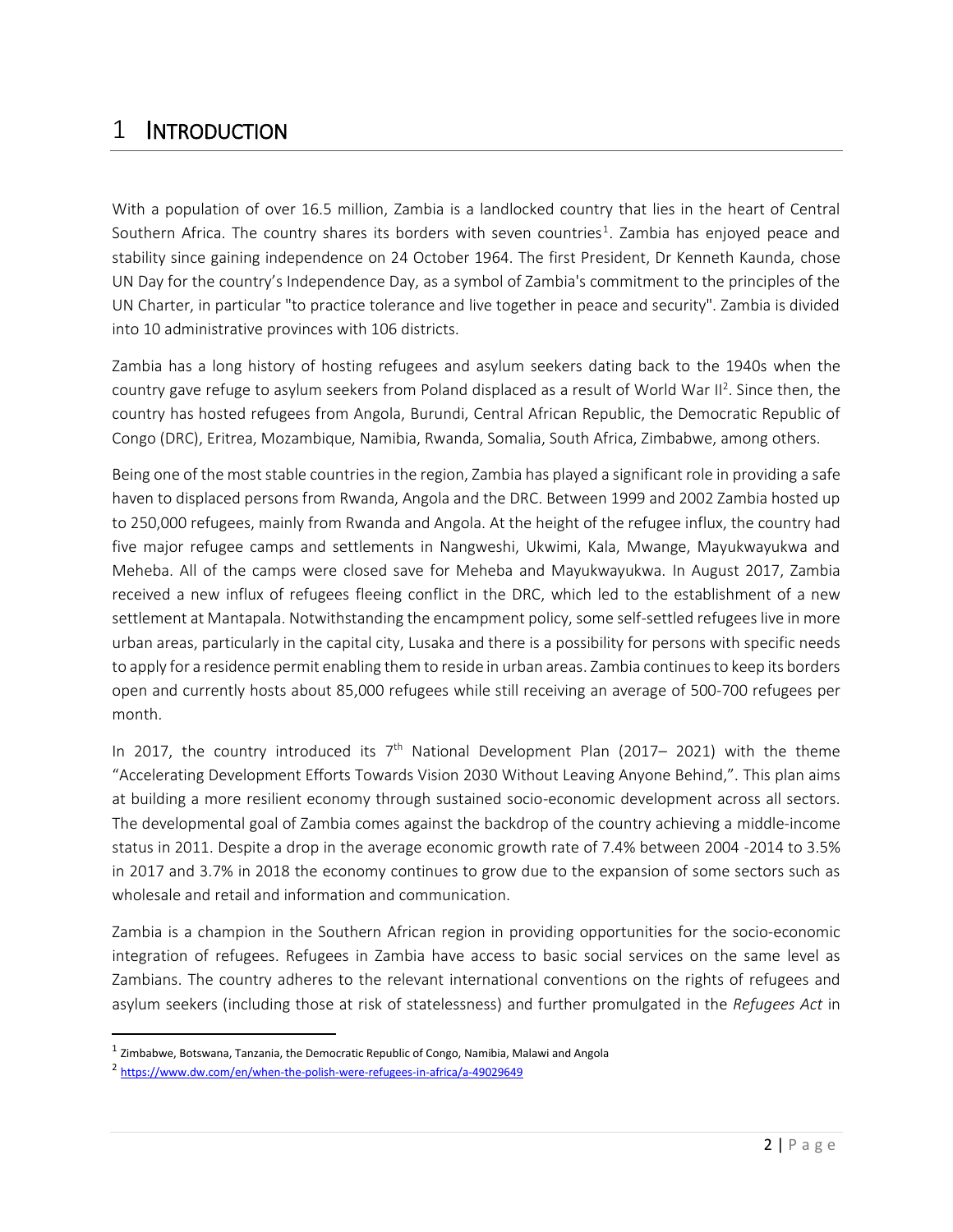2017<sup>3</sup>. This new domestic refugee law enshrines the legal pillar, not only for the protection of persons seeking asylum in Zambia, but it also enables the socio-economic integration of refugees in the country.

Decades before the Comprehensive Refugee Response Framework (CRRF) was conceived, Zambia adopted a whole-of-society approach, enabling social and economic inclusion and facilitating local integration of refugees through the Zambia Initiative and the Local Integration Program for former refugees. The response to the 2017 influx of refugees from neighbouring DRC was the first time that a country adopted a CRRF approach in an emergency context through a settlement approach envisaging a durable solution from the onset of the crisis, inclusion into national services and engaging all in-line ministries in an All-of-Government approach.



*Figure 1; Map of Zambia, depicting refugee hosting areas*

l <sup>3</sup> Zambia's *Refugees Act* 1 2017 available at:

[http://www.parliament.gov.zm/sites/default/files/documents/acts/The%20Refugees%20Act%20No.%201%20of%](http://www.parliament.gov.zm/sites/default/files/documents/acts/The%20Refugees%20Act%20No.%201%20of%202017.pdf) [202017.pdf](http://www.parliament.gov.zm/sites/default/files/documents/acts/The%20Refugees%20Act%20No.%201%20of%202017.pdf)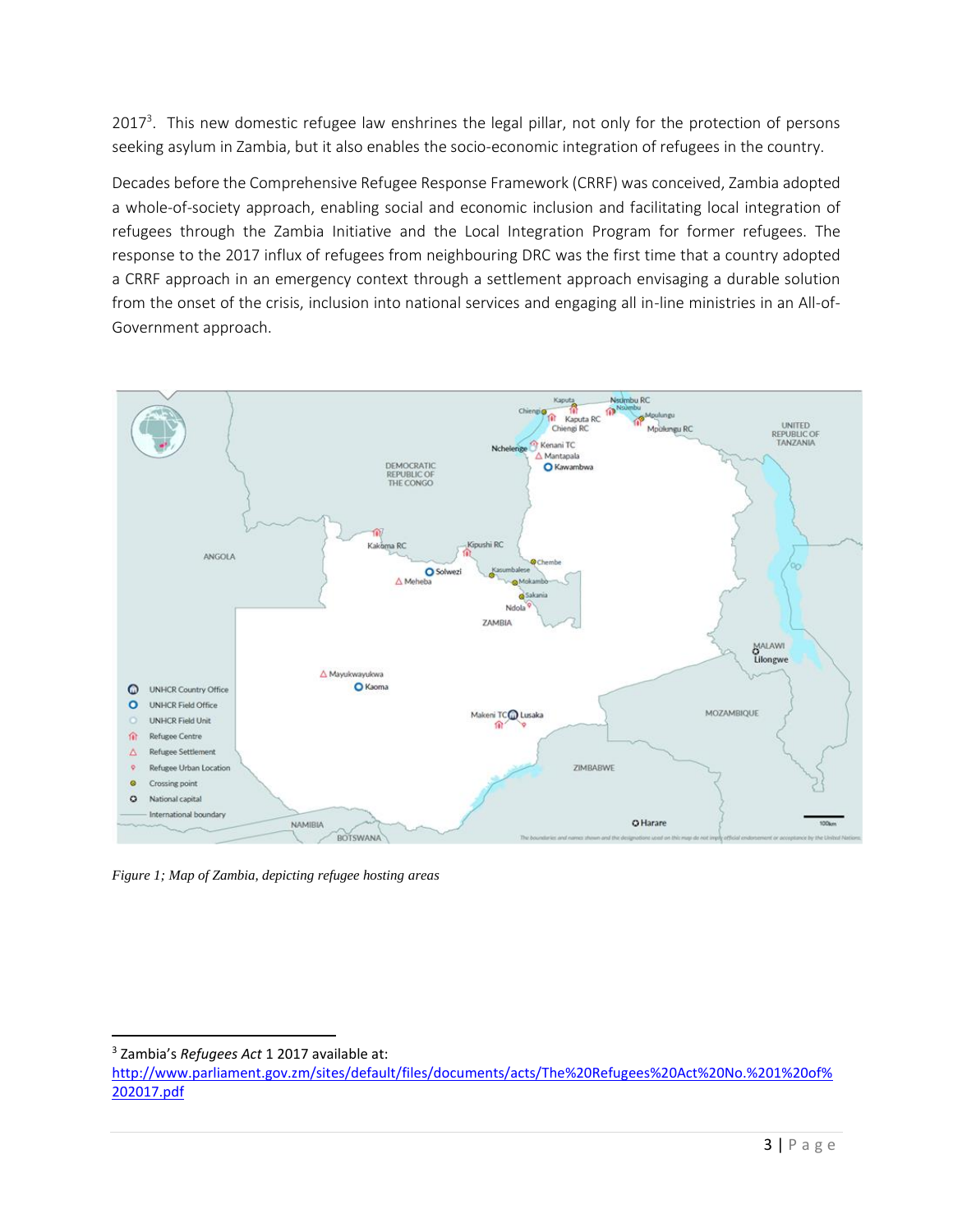# 2 THE GLOBAL COMPACT ON REFUGEES AND THE COMPREHENSIVE REFUGEE RESPONSE FRAMEWORK

On 19 September 2016, Member States of the United Nations General Assembly adopted the New York Declaration for Refugees and Migrants.<sup>4</sup> Member States committed to achieve a more equitable sharing of the burden and responsibility for hosting and supporting the world's refugees by adopting a Global Compact on Refugees, to develop a comprehensive refugee response initiated by host countries in cooperation with UNHCR, using a multi-stakeholder approach spanning national and local authorities, international organisations, international financial institutions, civil society partners, the private sector, media, academia, traditional authorities and refugees themselves<sup>5</sup>. The global objectives of the CRRF are to ease pressure on host countries, increase refugee self-reliance expand access to third country solutions, such as resettlement of complementary pathways, and support conditions in countries of origin.

On 20 September 2016, at the Leaders' Summit on Refugees, forty-eight Heads of State and Government made commitments toward enhancing responsibility-sharing in regard to refugee management. The commitments included increased financing to respond to refugee situations, expanded access to thirdcountry options, strengthening of asylum legislation and refugee policies in host countries. At the Summit, the Government of the Republic of Zambia pledged to improve the life of refugees living in the country by:

- 1. Locally integrate eligible Angolans and Rwandans and extend the local integration program to protracted Congolese refugees;
- 2. Consider relaxing the encampment policy, allowing for more freedom of movement for refugees by easing the process for acquiring urban residency and permission to leave the refugee settlements;
- 3. Promote self-reliance and enhance favourable measures for refugees to access work and engage in income generating activities of their choice;
- 4. Focus on ensuring access to education for refugee children through the provision of education infrastructure in the refugee settlements;
- 5. Simplify its admission procedures for a fair refugee status determination process;
- 6. Ensure that refugees have access to civil registration and other legal documents.

In November 2017, the Government of Zambia declared its interest in becoming a CRRF roll-out country piloting the CRRF approach in its response to the Congolese emergency. The Government of Zambia designed a national roadmap for the application of a comprehensive refugee response in 2018 with the priority areas: admission and rights, emergency preparedness, inclusion, self-reliance and solutions. In April 2019, UNHCR validated its multi-year, multi-partner, protection and solutions strategy complementing the national Roadmap. In December 2019, area-based action plans supporting the Roadmap in the fields of education and self-reliance were launched. As of January 2020, a National Refugee Forum led by the

 $\overline{\phantom{a}}$ 

<sup>4</sup> <https://www.unhcr.org/new-york-declaration-for-refugees-and-migrants.html>

<sup>&</sup>lt;sup>5</sup> Stakeholders for the implementation of the CRRF approach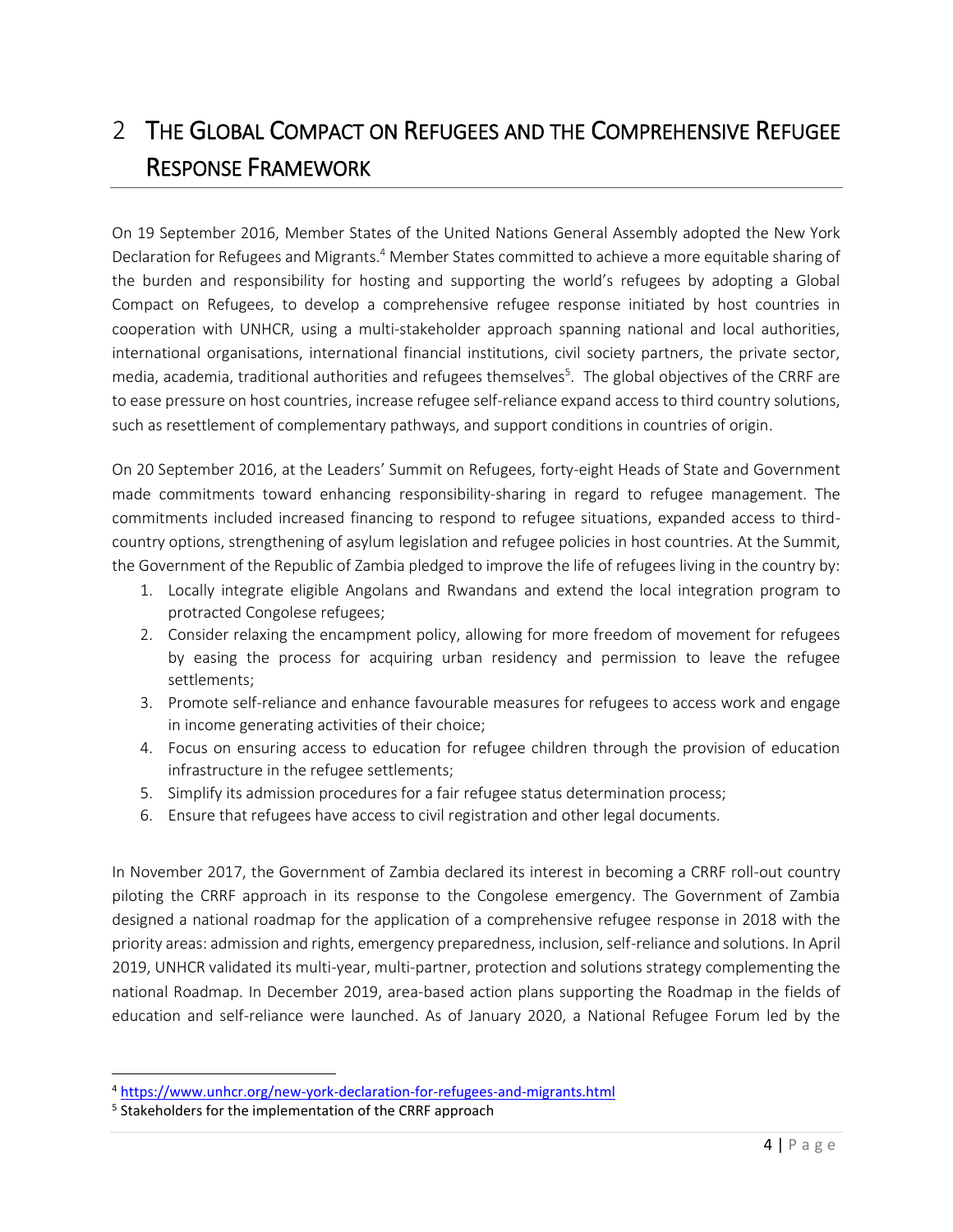Cabinet Secretary will lead the comprehensive refugee response and the implementation of pledges made by the Government of Zambia at the Global Refugee Forum in Geneva in December 2019.



*Figure 2; Refugees and Zambians trade at a market in Mayukwayukwa*

#### 3 THE ZAMBIA INITIATIVE DEVELOPMENT PROGRAM

The Zambia Initiative Development Program (ZIDP) was introduced in 2002 in Western Province of Zambia. It had a two-pronged approach of facilitating the self-sufficiency for refugees while, on the other hand, contributing to the development of one of the poorest regions of the country. The initiative started informally by the traditional chiefs as a show of goodwill to Angolan refugees who shared similar cultural and linguistic backgrounds. Refugees were allotted between six to twelve acres of arable land for farming.

The Zambian government and the international community bolstered this initiative by funding development projects that support the refugees and their hosts. In a more formalized program, the ZIDP targeted over 450,000 beneficiaries of which up to 150,000 were refugees. The key objectives of the ZIDP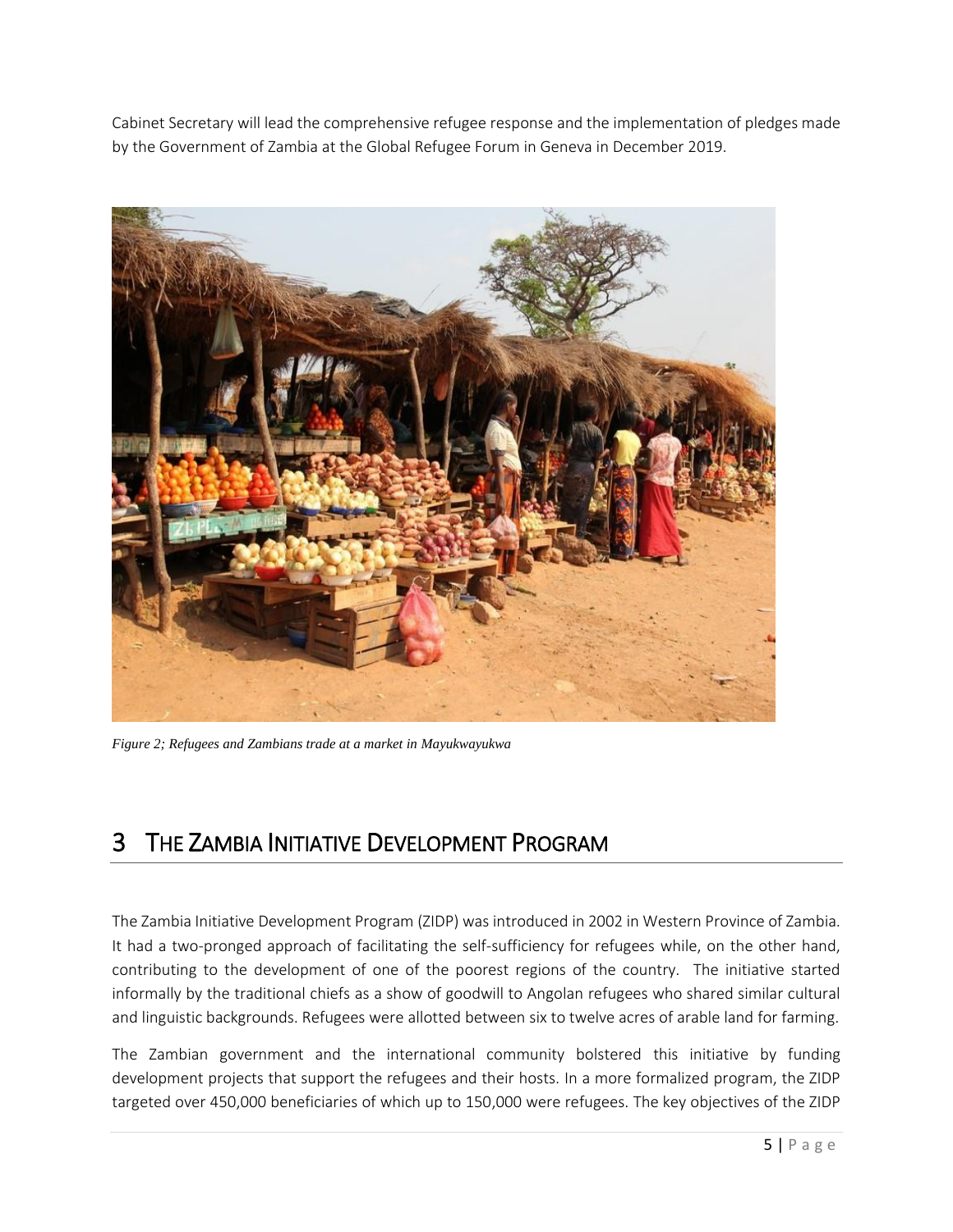were to contribute to the comprehensive social integration, poverty reduction, security and stability in the region.

It was estimated, at the time, that a total of 25million USD would be needed for the implementation of developmental projects to meet the objectives of the program for three years. Donors such as Denmark, Japan, USA, Sweden, ECHO, JICA stepped up to provide about USD 14,000,000 USD to the program. Through these contributions by both the state and donors, several projects were implemented to support agricultural production and the construction of key infrastructure, particularly in health and education. By 2004, refugees and Zambians beneficiaries were able to sell 564 metric tons of maize to the World Food Programme<sup>6</sup>, a remarkable transition from being dependent on food aid to being suppliers.

The relationship between host communities and refugees has by and large been a harmonious one and refugees are socially included in various community groups, such as churches and agricultural societies. The good relations can in part be attributed to the awareness among the Zambian of the refugees' potential to contribute to socio-economic development of local communities. An independent evaluation of the ZIDP in 2006 found the initiative contributed to an improved relationship between refugees and host communities since it had enabled the host communities to refugees as partners in development and not a burden, which led to inter-marriages, exchange of cultural values, reduced xenophobia and social integration.

### 4 LOCAL INTEGRATION PROGRAM

The cessation clause was invoked in 2011 to end the refugee status of residual groups of Rwandan and Angolan refugeesleading to a legal limbo those who had not found a durable solution. Many of the Angolan refugees were either born in Zambia or had lived in the country for decades and thereby established roots and acquired the local language. In recognition of this situation, the Government of Zambia pledged in 2011 to locally integrate some 10,000 Angolan refugees who had settled in Zambia from 19966 to 1986. The GRZ further decided that it would implement the legal integration pledge by creating mixed communities of former Angolan refugees and Zambians and provide them with plots of land in new "resettlement" schemes to be created by de-gazetting large tracts of land that form the Meheba and Mayukawyukwa refugee settlements. In 2015, the local integration criteria were expanded to cover all 18,685 Angolans and some 4,000 Rwandans.

Between mid-2013 and beginning of 2014, UNHCR and the Government of Zambia elaborated a three-year *Strategic Framework for the Local Integration of Former Refugees in Zambia*, which was designed to advance durable for former refuges still in the country and who seek to locally integrate. Since its launch by UNHCR and the Government of Zambia in 2014 it has provided overall guidance for the implementation of the program. The Strategic Framework was developed focusing on three main areas of intervention or "pillars":

 $\overline{\phantom{a}}$ 

<sup>&</sup>lt;sup>6</sup> Source;<https://reliefweb.int/report/zambia/zambia-initiative>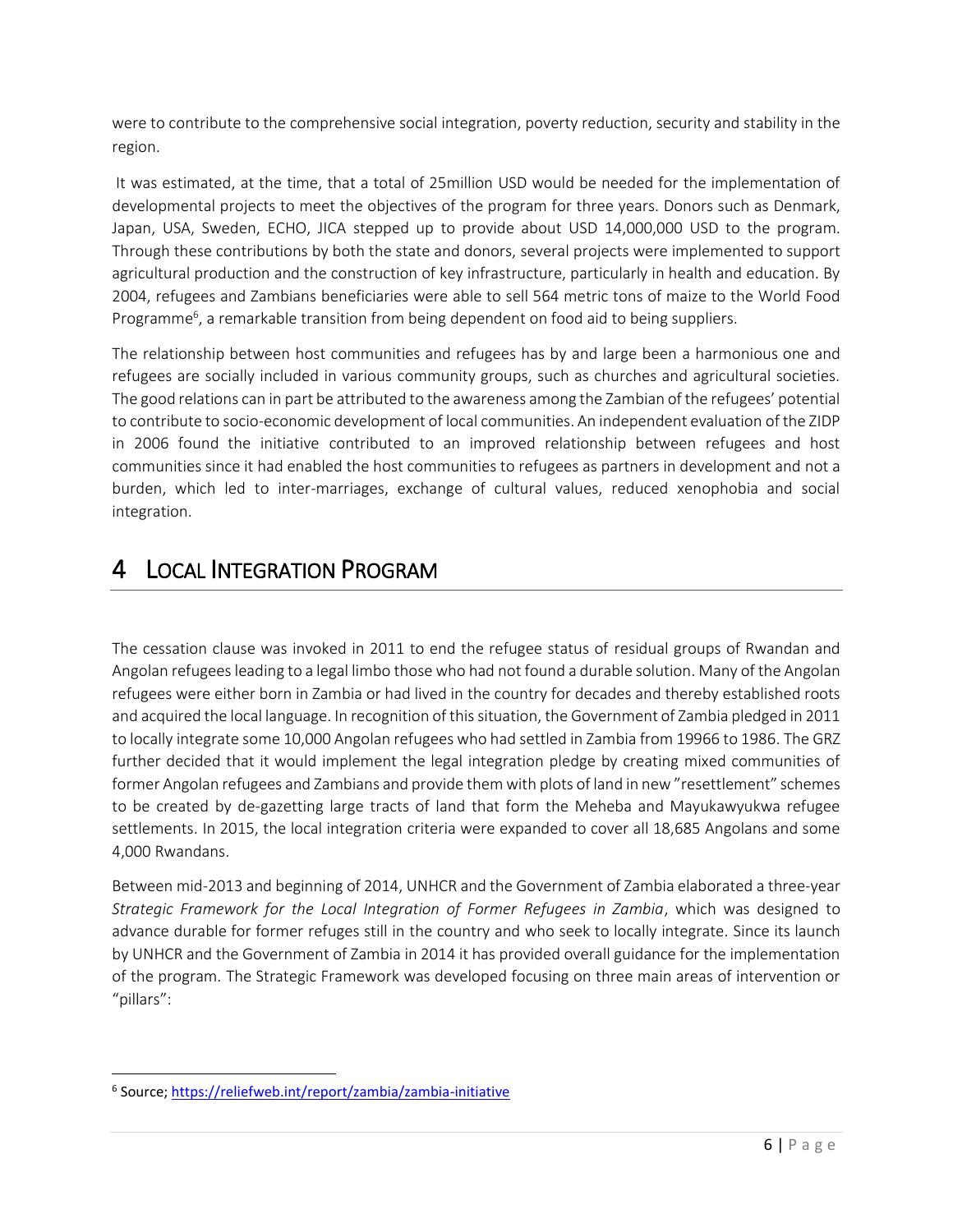

*Figure 3; Pillars of the Local Integration Scheme* 

 $\overline{a}$ 

Alternative legal status pillar: aimed to facilitate legal integration of eligible former refugees through the issuance of long-term residence permits, and derivative citizenship for some and the issuance of identity documents and passports. The process consists of the screening of applications, obtaining national passports from the country of origin, issuance of Zambian Aliens' Card and the issuance of Residence or Temporary Residence Permits. Once in possession of a Residence Permits, the Angolan former refugees can settle where ever they wish in Zambia. UNHCR is a co-operating partner to the office of the Commissioner for Refugees, Ministry of Home Affairs, for the conclusion of the legal pillar.

|                     |                    | <b>Eligible</b> |                 | <b>National</b>  | <b>Residence</b> |                         |
|---------------------|--------------------|-----------------|-----------------|------------------|------------------|-------------------------|
|                     | <b>Nationality</b> | for LI          | <b>Screened</b> | <b>Passports</b> | <b>Permits</b>   | <b>Temporal Permits</b> |
| <b>Meheba</b>       | <b>Angolans</b>    | 6052            | 6020            | 1155             | 715              | 0                       |
| <b>Mayukwayukwa</b> | <b>Angolans</b>    | 6264            | 4077            | 1138             | 758              | 0                       |
| <b>Urban</b>        | <b>Angolans</b>    | 9               |                 | 9                | 9                | 0                       |
|                     | <b>TOTAL</b>       | 12325           | 10106           | 2302             | 1482             | 0                       |
|                     |                    |                 |                 |                  |                  |                         |
|                     |                    |                 |                 |                  |                  |                         |
| <b>Meheba</b>       | <b>Rwandans</b>    | 3214            | 3186            | 18               | n                | 1473                    |
| <b>Mayukwayukwa</b> | <b>Rwandans</b>    | 128             | 109             |                  | O                | 0                       |
| <b>Urban</b>        | <b>Rwandans</b>    | 784             | 784             | 100              | 63               | 0                       |
|                     | <b>TOTAL</b>       | 4126            | 4079            | 118              | 63               | 1473                    |
|                     |                    |                 |                 |                  |                  |                         |

*Figure 4; Progress in the implementation of the legal pillar of the Local Integration Scheme<sup>7</sup>*

<sup>7</sup> *18,051 permits needed for former Angolan and Rwandan refugees amounting to \$3,000,000*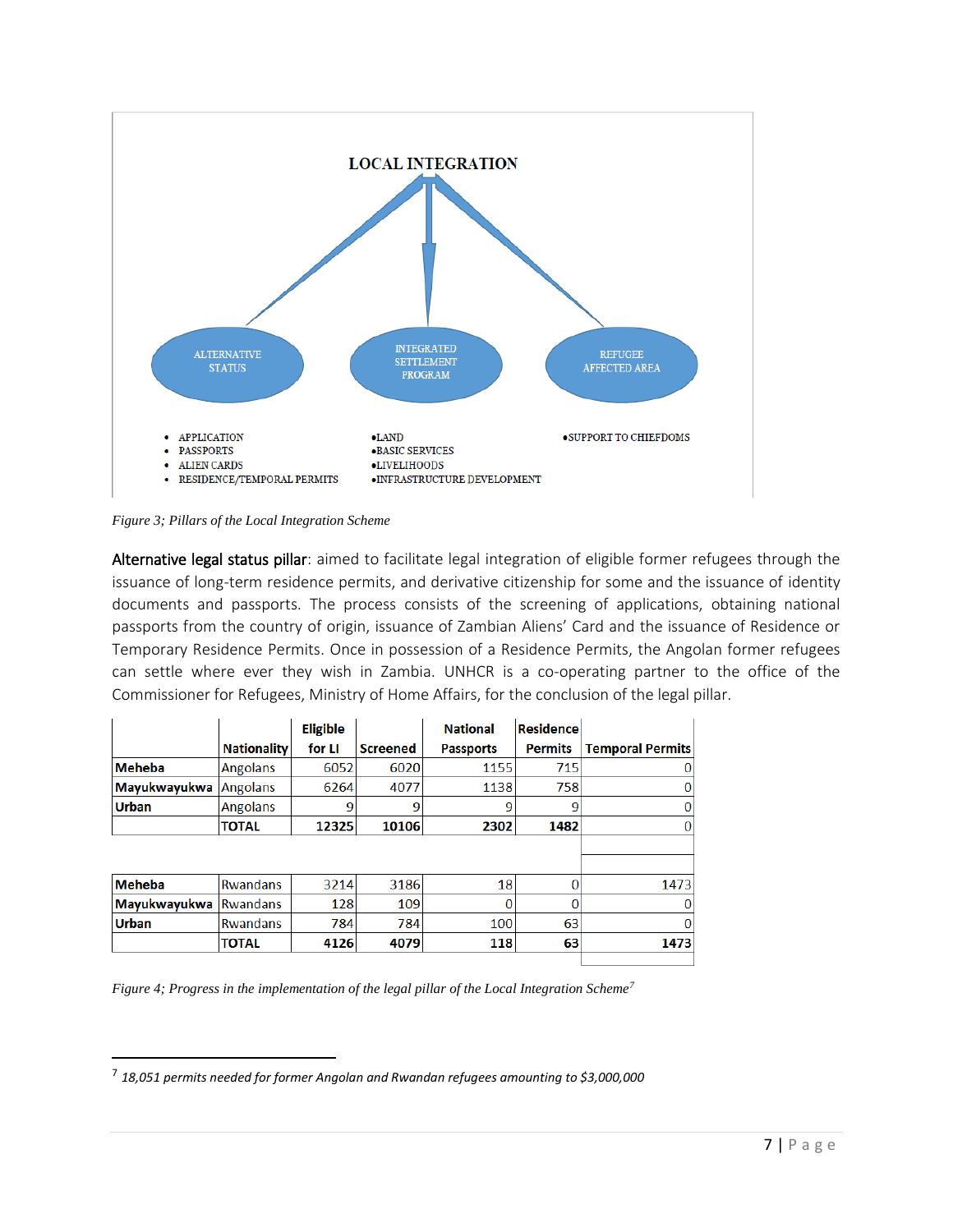The second pillar is the integrated resettlement program (economic and socio-economic pillars): which ensures that former refugees and their Zambian hosts settling in the two designated resettlement areas have access to land and basic services consistent with national standards, that will enable them to sustain and improve agricultural productivity, employment and household income. The Government of Zambia (GRZ) is providing each new permanent resident with five to ten hectares of land with a pathway to legal land tenure in two new resettlement schemes. The new resettlement schemes are near the refugee settlements of Mayukwayukwa (Kaoma District, Western Province) and Meheba (Kalumbila District, North-Western Province). They are vast (over 100 square km in Mayukwayukwa and over 300 square km in Meheba), and are expected ultimately to grow to around 8,000 to 10,000 households (approximately 30,000 to 40,000 persons). To help integrate the new permanent residents, these new resettlement schemes are also open to Zambian citizens and the Government plans to have the final allocation of plots done on a 50-50 basis between Zambians and former refugees. The GRZ committed to reserve land in the refugee settlements, demarcate and allocate farm plots, but it was also envisaged that the international community would support livelihoods projects, entrepreneurship initiatives, vocational training and provide agricultural support, as well as, the continued development of infrastructure and expansion of basic social services. UNDP is supporting the Department of Resettlement in co-ordinating these activities with IOM, UNHABITAT, ILO, UNFPA and UNCDF as lead agencies for designated sectors.

The third pillar focused on support to refugee-affected areas and advocacy for additional, targeted community-based assistance to refugee-affected areas.

It was expected that the local integration program would be completed by the end of 2016 and subsequent activities included in the *Zambia UN Sustainable Development Partnership Framework 2016-21* and the *UN Joint Program on Sustainable Resettlement*.

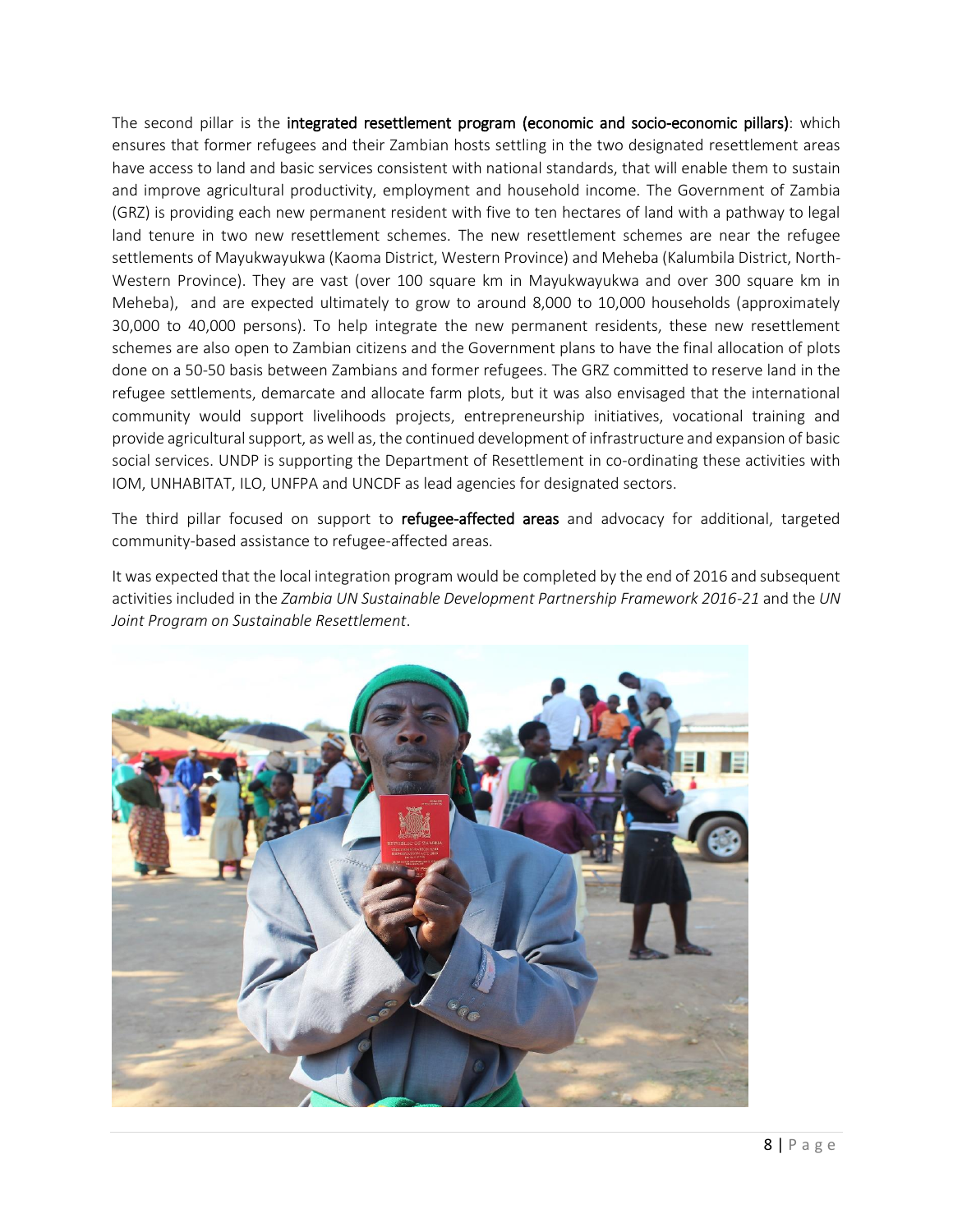#### *Figure 5; A proud former refugee with his Zambian residence permit*

In 2017, GRZ handed over the management of the Sustainable Resettlement Program to the Department of Resettlement in the Office of the Vice President. The Department of Resettlement manages this area with the support of UNDP and other UN Development Agencies. The overall vision is that, by 2021, communities living in the resettlement schemes should be cohesive, productive, sustainable and fully integrated into development at all levels. Both schemes have been included in the District Development Plans. The Sustainable Resettlement Programme brings together the knowledge and expertise of UN Agencies in Zambia (UNDP, UN HABITAT, FAO, ILO, UNICEF, UNFPA and IOM) that will seek to create synergies by each complementing each other and following their respective mandates

The revised outcomes of the Program include that the Government at national and sub-national levels undertake inclusive and participatory planning and governance processes that incorporate the targeted resettlement schemes, that communities, in and around, the targeted resettlement schemes have access to social services and sustainable economic opportunities, and that the resettlement communities are tolerant, inclusive and integrated with the surrounding society, enabling people to live in peace and harmony to realise their aspirations.

Road access in Meheba, construction of low-cost houses, provision of safe drinking water, education and health equipment has been supported by UN Habitat and UNICEF financed by Japan. Community-based activities to promote cohesion and security have been conducted through AAR Japan's activities supported by JICA. In regard to entrepreneurship/skills training, ILO, with US funding, has provided start-up loans for businesses, while agricultural equipment, inputs and livestock, and trainings to cooperatives and farmers has been provided by FAO with the support of the US. A livelihood project for inclusive market-oriented agriculture, with better household management, will be implemented as of 2020.

### 5 APPLYING CRRF IN AN EMERGENCY RESPONSE

In 2017, Zambia opened its doors to displaced persons fleeing conflict in the Democratic Republic of Congo. Based on past experiences, whereby refugees from the border areas repatriated only to be forced to flee again, GRZ decided to establish an integrated settlement with a view of providing a durable solution from the onset of the crisis. Yet again, local chiefs demonstrated their generosity by offering some eight thousand hectars of land for a transit centre and the establishment of a settlement at Mantapala. The refugee settlement integrated 12 host community villages and the emergency response allowed both host communities and refugees to benefit from the services that were set up with funding from the Central Emergency Refugee Fund (CERF) during 2018.

CERF allocated US\$6,559,772 to the UN system in Zambia from its Rapid Response window to respond to the refugee crisis and sustain the provision of life-saving assistance to 25,000 Congolese refugees in Mantapala in Nchelenge district between December 2017 and August 2018. A total of 15,425 refugees and 4,204 host population were reached with various services and interventions supported through the CERF. Specifically, this funding enabled UN agencies, government and other implementing partners to provide education support benefiting 5,016 refugees (2,405 girls and 2,611 boys); food aid to 13,275; nutrition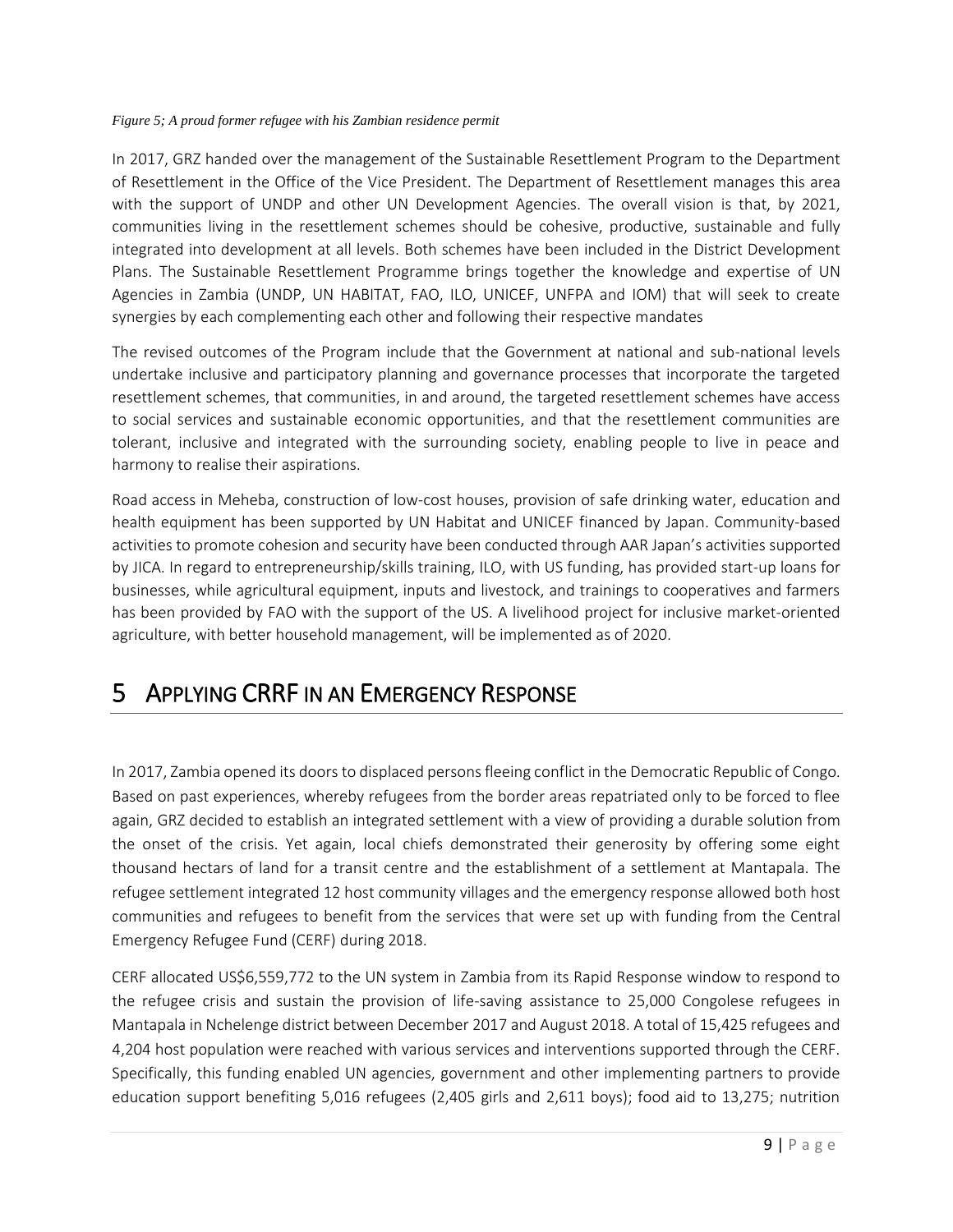support to 4,286; access to emergency and child protection, including sexual and gender-based violence response services to 11,684; and access to safe water and appropriate sanitation to 11,538 people. Two schools and a health post were constructed by the international community, to which GRZ contributed with staff and supplies through the Ministry of Education and the Ministry of Health, while the Zambia Police Service provided security and the Ministry of Community Development and Social Services supported community-based protection. Refugees were allocated land for farming and 500 refugees benefited from the Farmer Input Support Program. WFP is still ensuring food security for new arrivals while UNHCR, UNICEF and implementing partners support basic services and protection delivery.

GRZ's comprehensive response envisaged an all-of-society approach with solid investment and support from the international community in various key life-saving sectors to guarantee a dignified reception and productive stay in the country of asylum. GRZ co-ordinates the response to refugee arrivals through the Office of Commissioner for Refugees (COR), with the support of UNHCR. An Inter-Ministerial Committee was established in 2017 to co-ordinate the response to the Congolese refugee situation using an All-of-Government approach. An Inter-Agency Task Force for the Congolese Situation, co-chaired by UNHCR and COR in Lusaka, co-ordinates the ongoing reception and response through monthly co-ordination meetings, while in Mantapala a similar inter-agency task force with sectoral working groups on protection, WASH, health, shelter and education co-ordinates the response in bi-weekly co-ordination meetings. The transition from humanitarian assistance towards development is envisaged through the completion of existing infrastructure enabling inclusion into national programs and inclusion into existing development programs and projects in the District. UNHCR and partners will continue to support urgent humanitarian needs, community-based protection and emergency preparedness.



*Figure 6; Population trends as at March 2019.*